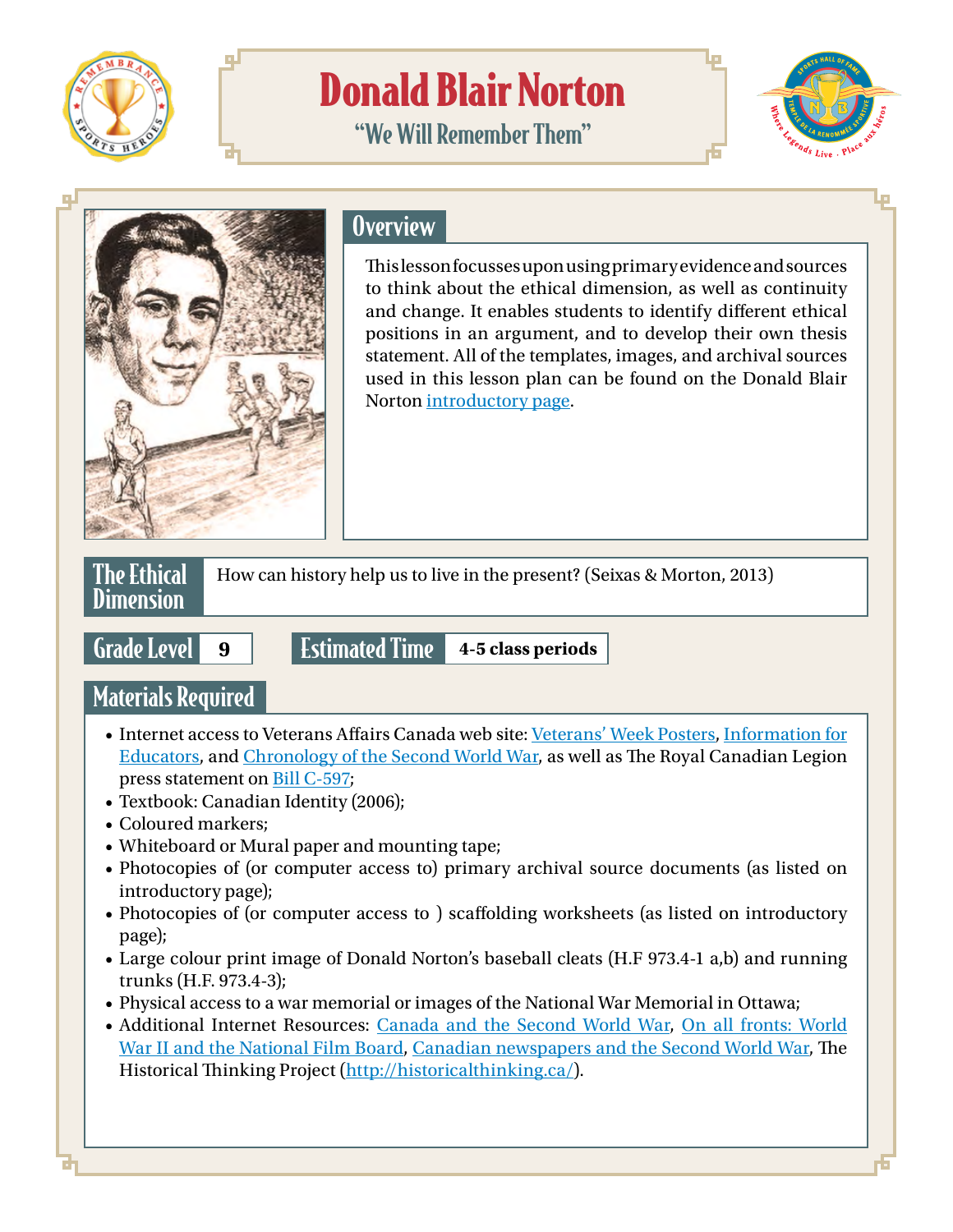#### **Lesson**

## Part A - Introduction:

#### **Think:**

1. Commence by displaying a [Remembrance Day poster](http://www.veterans.gc.ca/eng/remembrance/get-involved/remembrance-day/posters) and opening the floor to a discussion about Remembrance Day (the significance of November 11, what, why, and how we remember), using resources from the [Veterans Affairs](http://www.veterans.gc.ca/eng/remembrance/information-for/educators) [Canada \(Information for Educators\)](http://www.veterans.gc.ca/eng/remembrance/information-for/educators) web site.

**Should Remembrance Day be a Legal Holiday?:**

**Pair: (Template: Identifying Ethical Positions)**

2. Provide students with copies of The Globe and Mail (April 28, 2015) newspaper article "Should Remembrance Day be made a 'legal' holiday? Veterans' groups are divided," as well as The Royal Canadian Legion press statement "Bill C-597, An Act to Amend the Holidays Act," and The Canadian Press



(November 5, 2014) newspaper article "Bill to make Remembrance Day a national holiday inches closer to law."

3. Working in groups, encourage students to analyse the three press documents, identifying arguments for or against making November 11 a national holiday (using the template provided). Remind students to take their own notes so they can return later.

#### **Share:**

4. As a class, compare and discuss each group's findings. Record all of the findings on the classroom whiteboard, similarly to the Identifying Ethical Positions template. These notes will later facilitate a mock parliament debate on whether or not Bill C-597 should have been made law. Remind students to add any new findings to their individual notes.

#### **Homework Assignment:**

#### **(Worksheet: Developing a Thesis Statement)**

5. Encourage students to research the controversy surrounding Bill C-597 at home. Using the "Developing a Thesis Statement" worksheet provided, ask students to return to class with a written thesis statement as to why (or why not) they would vote for (or against) the bill in question.

### Part B - Voting on Bill C-597:

6. Organise the classroom as a mock-parliament, with seating arranged accordingly. Have students nominate a Speaker of the House, who will preside over the third reading and debate of Bill C-597 (as well as party leaders).

o L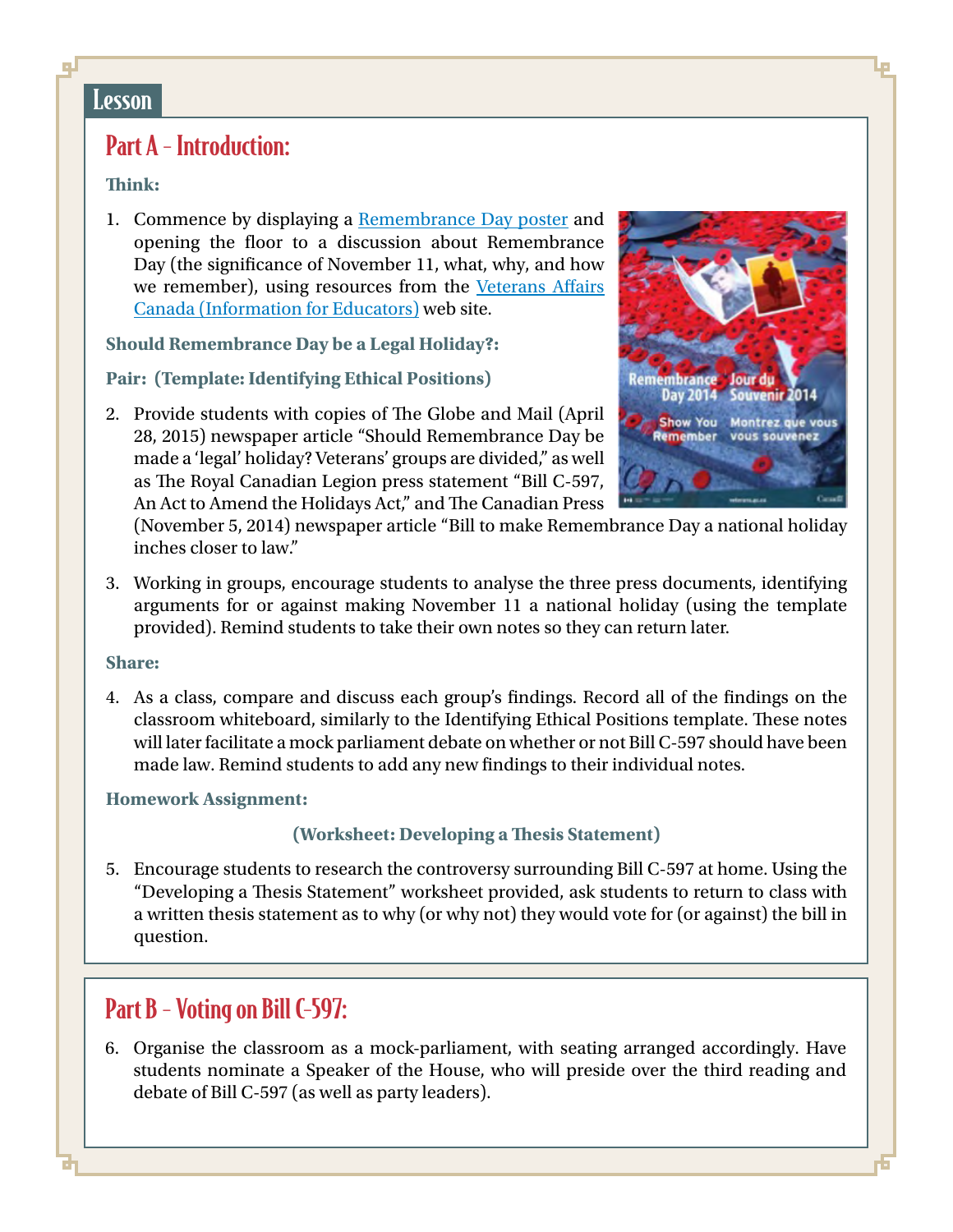- 7. Then open the floor for a debate on the positive and negative consequences of Bill C-597. Invite students to share their thesis statements, along with points gathered from the previous class.
- 8. Near the end of the class, encourage each student to declare their vote by standing (Speaker of the House tallies the votes).
- 9. Later have the Speaker of the House announce the results, and declare the bill either passed or referred for amendment.

# Part C - Donald Blair Norton: How should we remember him?

#### **Think:**

o.

10. Commence by reviewing the Second World War timeline graph developed previously for Amédée Cormier. Explain, that next, the class is going to examine the war experience of Donald Blair Norton, who was not as fortunate as Amédée Cormier, since he did not survive the war. End by displaying his portrait image (c. 1943, PHF70.4-4) and briefly describing who Donald Norton was.

#### **Pair: (Template: Interpreting Artefacts)**

11. Working in groups, encourage students to carefully examine two artifact sources relating to Don Norton: his baseball cleats (H.F.973.4-1 a, b), and his sport trunks (H.F. 973.4-3).

Have students record their evidence using the interpreting artefacts template as their guide. Explain that they will be asking similar questions as was demonstrated with previous artifact sources:

- What is it?
- Where and when was it created?
- Who created it?
- Why (do you think)?
- What does this mean?
- What clues can you draw from the artifact source about Donald Norton?
- 12. Now provide students with additional information, handing out the artifact accession records for each artifact, as well as related archival photographs and newspaper clippings (as listed on the introductory age for Donald Blair Norton):
	- What is the significance of this artifact?





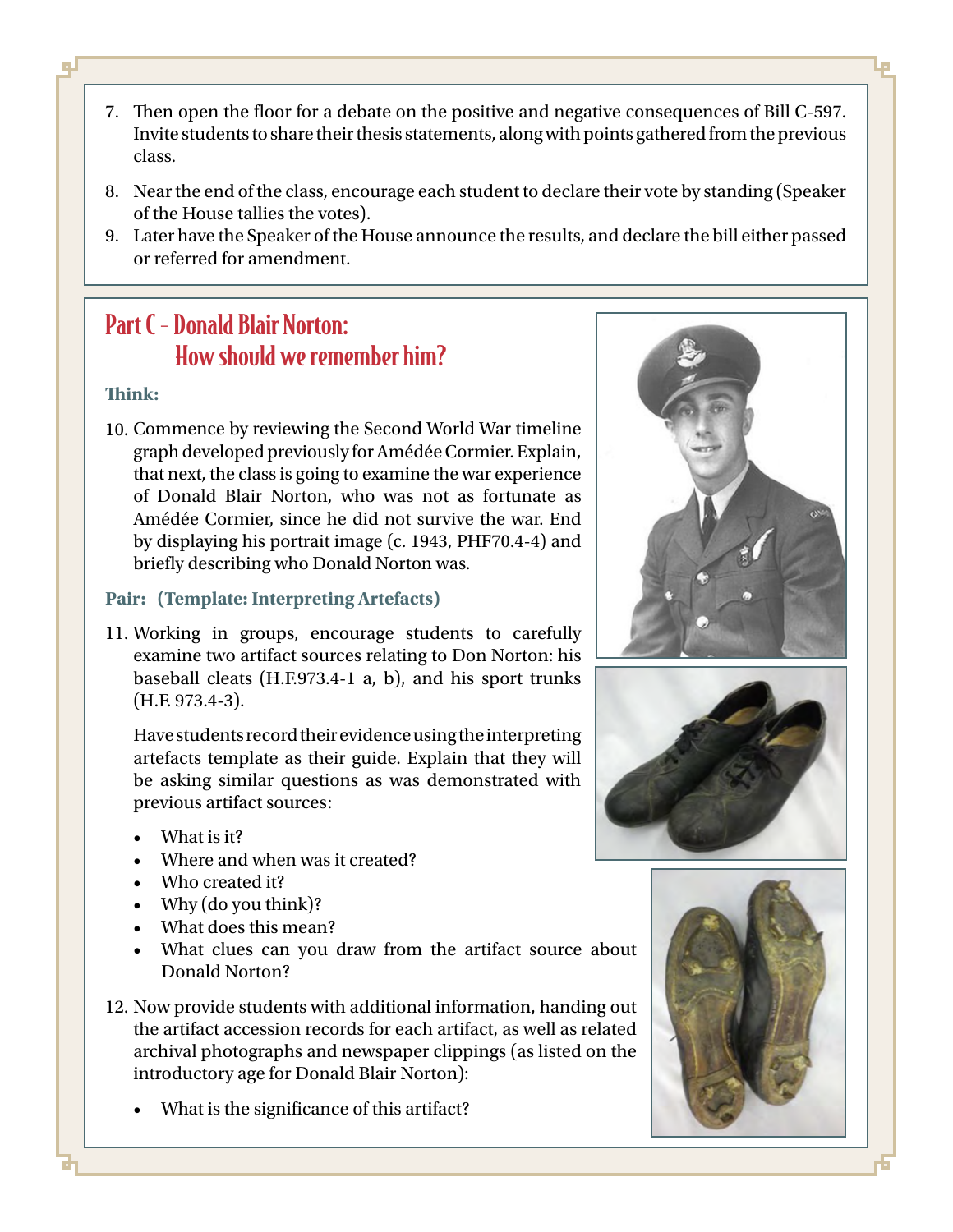- o L
- What more information about Donald Norton can you pull from the museum's accession records?

#### **Share:**

13. Encourage each group to report their findings back to the class, making note of their findings on the whiteboard (so this information can be later added to the classroom timeline graph).



#### **Think:**

- 14. Commence by reviewing the Second World War timeline graph developed previously for Amédée Cormier. Encourage students to contribute their new findings, with regard to the life experiences of Donald Norton. Questions to ask:
	- Can Donald Norton's actions be considered heroic?
	- Why or why not?

Explain that the class will next examine his military career.

#### **Pair: (Template: Primary Source Analysis Tool)**

14. Working in groups, provide students with a copy of Donald Norton's military personnel file, as well as related newspaper clippings and images (as listed on the introductory age for Donald Blair Norton).



15. Using the Primary Source Analysis Tool as a guide, encourage students to work in groups, sifting through the sources of evidence contained in these archival records. Remind students to make note of where they found their evidence.

#### **Share:**

- 16. Commence by displaying the RCAF recruiting poster "I'll be with you Boys" (CWM 19770474- 020). Returning to the classroom timeline graph, encourage each student-group to contribute details (from Donald Norton's military personnel file, as well as related newspaper clippings and images analysed previously) - correlating specifically to Donald Norton's personal life and identified turning points in the Second World War. Questions to ask:
	- What was going on in Donald Norton's life when the Second World War began?
	- When did he join the RCAF?
	- When did he begin his training?
	- When did he travel overseas?
	- When was he married?
	- What events happened just before and just after his marriage?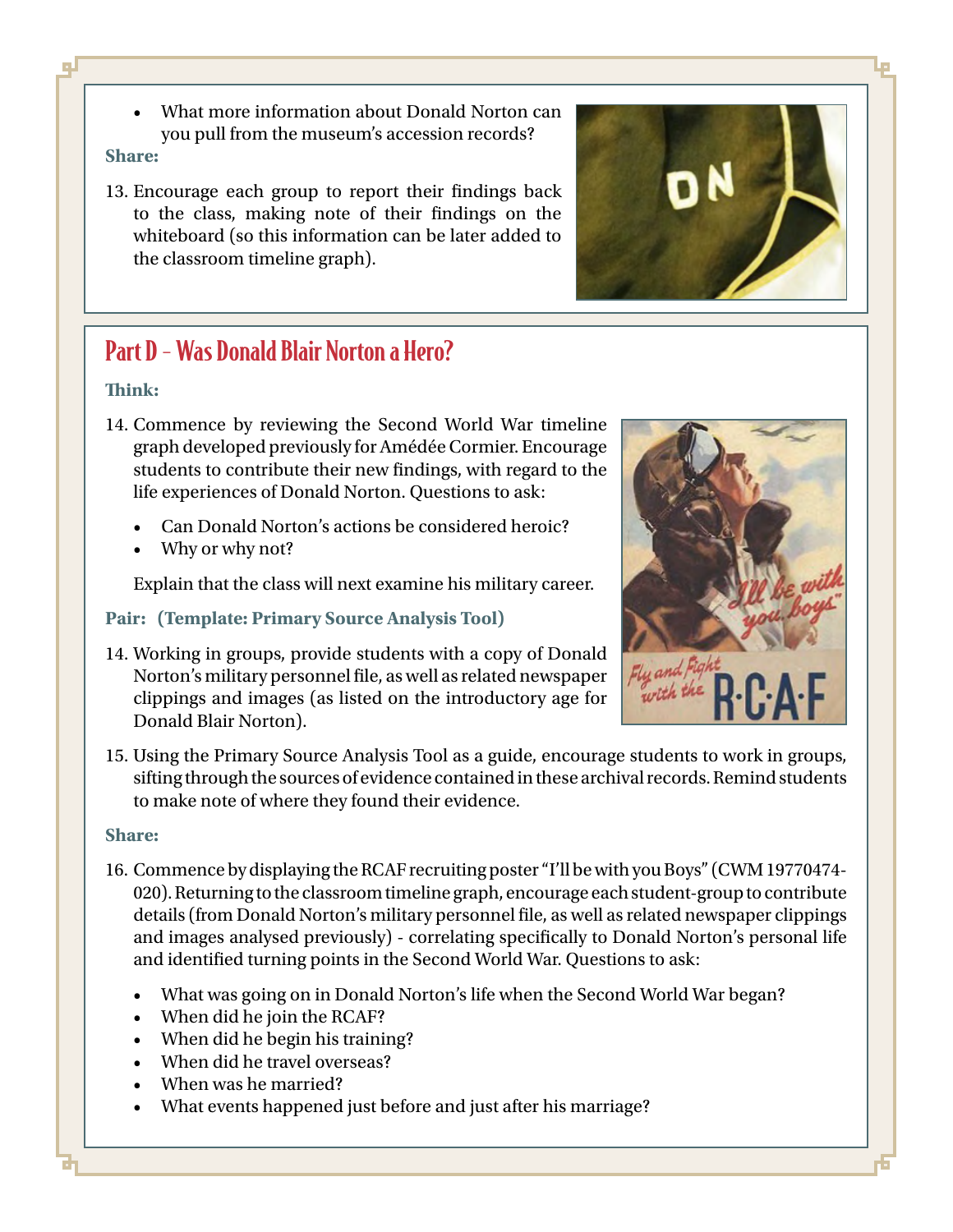- When and how was he killed?
- How does his life correlate with events taking place during the war?

(Add these life events to the classroom graph, using a different coloured marker). Then encourage students to record these details on their own timeline graph for Donald Norton.

### **Additional Internet Resource:**

• [Cursive Letter Writing Guide](http://nbsportshalloffame.com/remembrance/wp-content/uploads/sites/2/2015/12/cursive-writing-guide-letters.pdf)

# Part E – How Should We Remember Donald Blair Norton

#### **Think:**

F.

#### **(Template: Assessing a Memorial)**

- 17. In preparation for the student assignment, arrange a class visit to a local war memorial (or, if not possible, provide the class with images/ a virtual tour of the National War Memorial in Ottawa). Encourage students to analyse the war memorial, using the Assessing a Memorial Template provided.
- 18. Returning to class, encourage students to design a memorial to Donald Norton. Questions to ask:
	- What events in his life warrant being remembered?
	- What symbols best represent these life events?

Frame your questions as an introduction to the commemoration assignment:

#### **Donald Blair Norton - How Should we Remember Him?**

(As part of the assignment, provide students with an assessment rubric to guide their writing their thesis statement and designing their memorial. You may also wish that students first prepare a draft thesis statement - and have the class work as a group to edit each other's workbefore submitting the final copy for marking)



L.